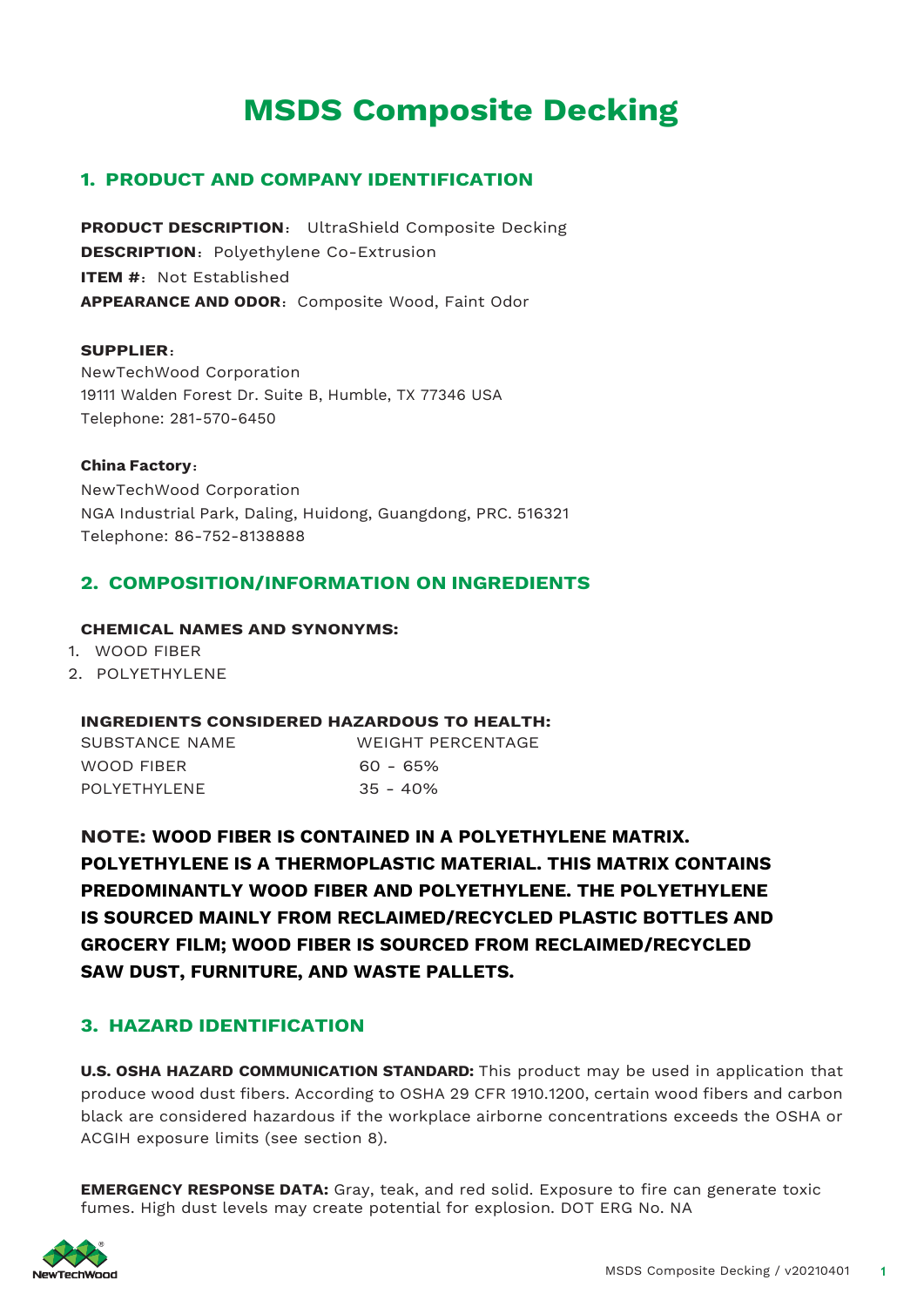# **4. FIRST AID MEASURES**

**EYE CONTACT:** Flush thoroughly with water. If irritation occurs, call a physician.

**SKIN CONTACT:** Wash contact areas with soap and water. Launder contaminated clothing before reuse.

**INHALATION:** If respiratory irritation, cough, shortness of breath, wheezing or chest tightness occurs after exposure to dust, remove from further exposure, seek immediate medical assistance and call for a physician.

### **5. FIRE FIGHTING MEASURES**

#### **EXTINGUISHING MEDIA:** Water

**SPECIAL FIRE FIGHTING PROCEDURES:** Use water to keep fire exposed product cool. For fires in enclosed areas, fire fighters must use self-contained breathing apparatus.

**SPECIAL PROTECTIVE EQUIPMENT:** For fires in enclosed areas, fire fighters must use selfcontained breathing apparatus.

**UNUSUAL FIRE AND EXPLOSION HAZARDS:** Exposure to fire can generate toxic fumes. High dust levels may create potential for explosion. Flash Point ℃(F): > 370 (698) (Flame Spread Index = 80). Flammable limits - LEL: NA, UEL: N/A.

# **6. ACCIDENTAL RELEASE MEASURES**

#### **NOTIFICATION PROCEDURE:** None

**PROCEDURES IF MATERIAL IS RELEASE OR SPILLED:** Where dusty conditions are created as a result of cutting or sawing, wet down material then sweep or vacuum for disposal. Personnel performing cleanup must use protective equipment.

**ENVIRONMENTAL PRECAUTIONS:** Not expected to be a problem.

# **7. HANDLING AND STORAGE**

**HANDLING:** NewTechWood Decking is not intended for load-bearing or heavy structural applications. Please consult NewTechWood company literature for proper usage. The density of NewTechWood's composite lumber is heavier than compared to most traditional lumber products. Therefore, the user must employ the proper handling to prevent damage or injury. Do not burn in fireplace or use firewood.

**STORAGE:** Store NewTechWood Decking away from strong oxidizing agents or combustible material. Do not store in open or unlabeled containers.

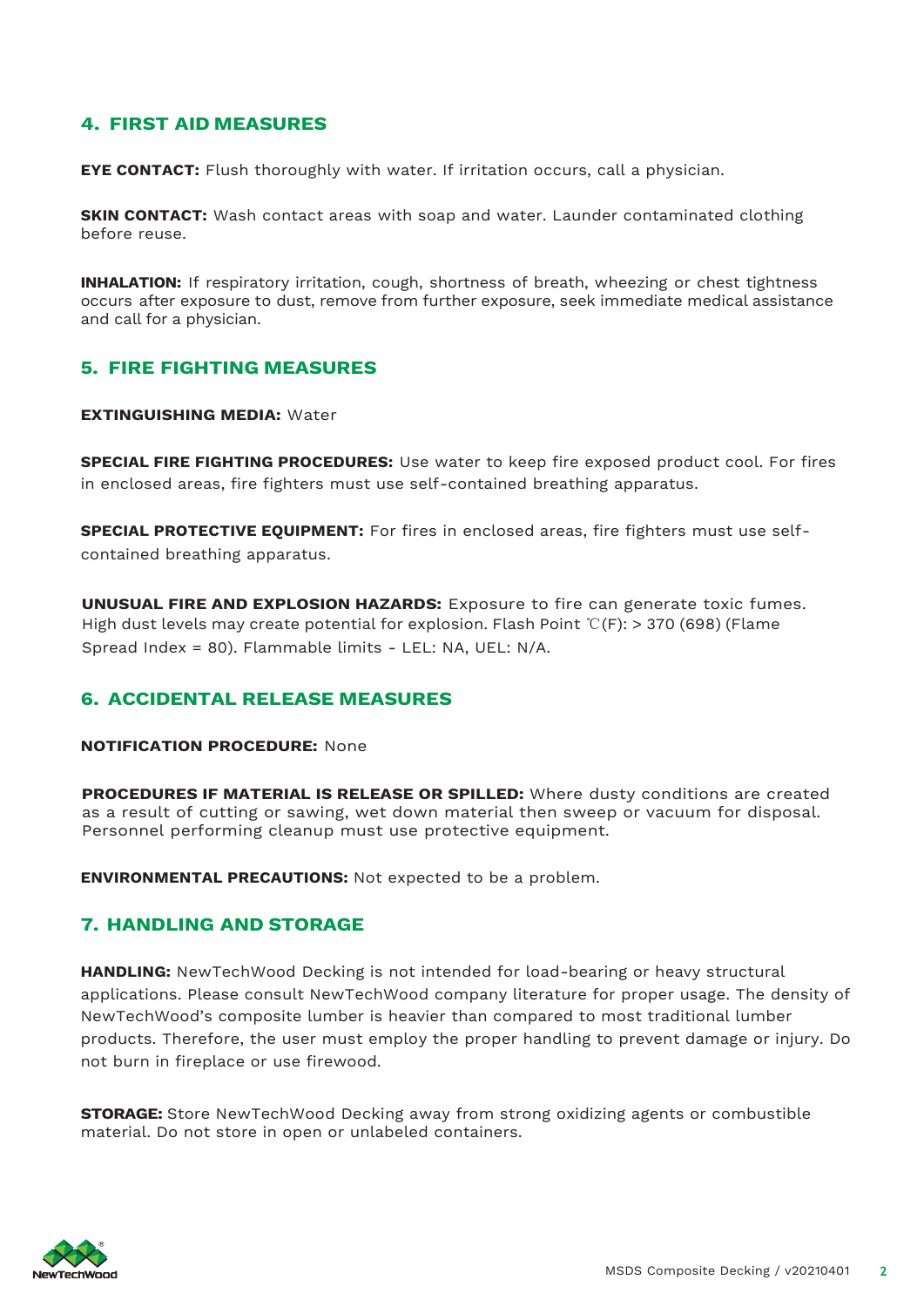# **8. EXPOSURE CONTROLS / PERSONALPROTECTION**

**VENTILATION:** Use in well ventilated area

**RESPIRATORYPROTECTION:** Approved dust respirators must be used for dusty conditions or if breathing of dusts is likely.

**EYE PROTECTION:** Safety glasses with side shields, or goggles, should be worn to protect against dust particles.

**SKIN PROTECTION:** No special equipment required. Good personal hygiene practices should always be followed.

| <b>SUBSTANCE NAME</b> | <b>SOURCE</b> | <b>TWA</b>      | <u>STEL</u>     |
|-----------------------|---------------|-----------------|-----------------|
|                       |               | (ppm $mg/m^3$ ) | (ppm $mg/m^3$ ) |
| Wood Fiber Dust       |               |                 |                 |
| Hardwood              | <b>OSHA</b>   | 5               |                 |
| Softwood              | <b>OSHA</b>   | 5               |                 |
| Softwood              | <b>ACGIH</b>  |                 | 10              |

## **9. PHYSICAL AND CHEMICALPROPERTIES**

Physical properties are given which are considered representative. For specific physical properties refer to the Product Data Sheet.

**APPEARANCE:** Solid **COLOR:** Red, Gray **ODOR:** None **PH VALUE:** N/A **BOILING POINT:** N/A **MELTING POINT:** Approximately 131℃ **FLASH POINT:** 399℃ **FLAMMABILITY:** Smoke- Flame Spread Index = 115 **SELF IGNITION:** 437 ℃ **SMOKE DEVELOPED VALUE:** 135 **WATER ABSORPTION:** 0.12% by weight **COEF. OF MOISTURE EXPANSION:** 0.11% by weight **WATER SOLUBILITY:** Negligible **FUNGUS RESISTANCE:** No Decay **VAPOR DENSITY:** NE **EVAPORATION RATE:** NE **POUR POINT:** NA **FREEZING POINT:** NE **VOLATILE ORGANIC COMPOUND:** NE

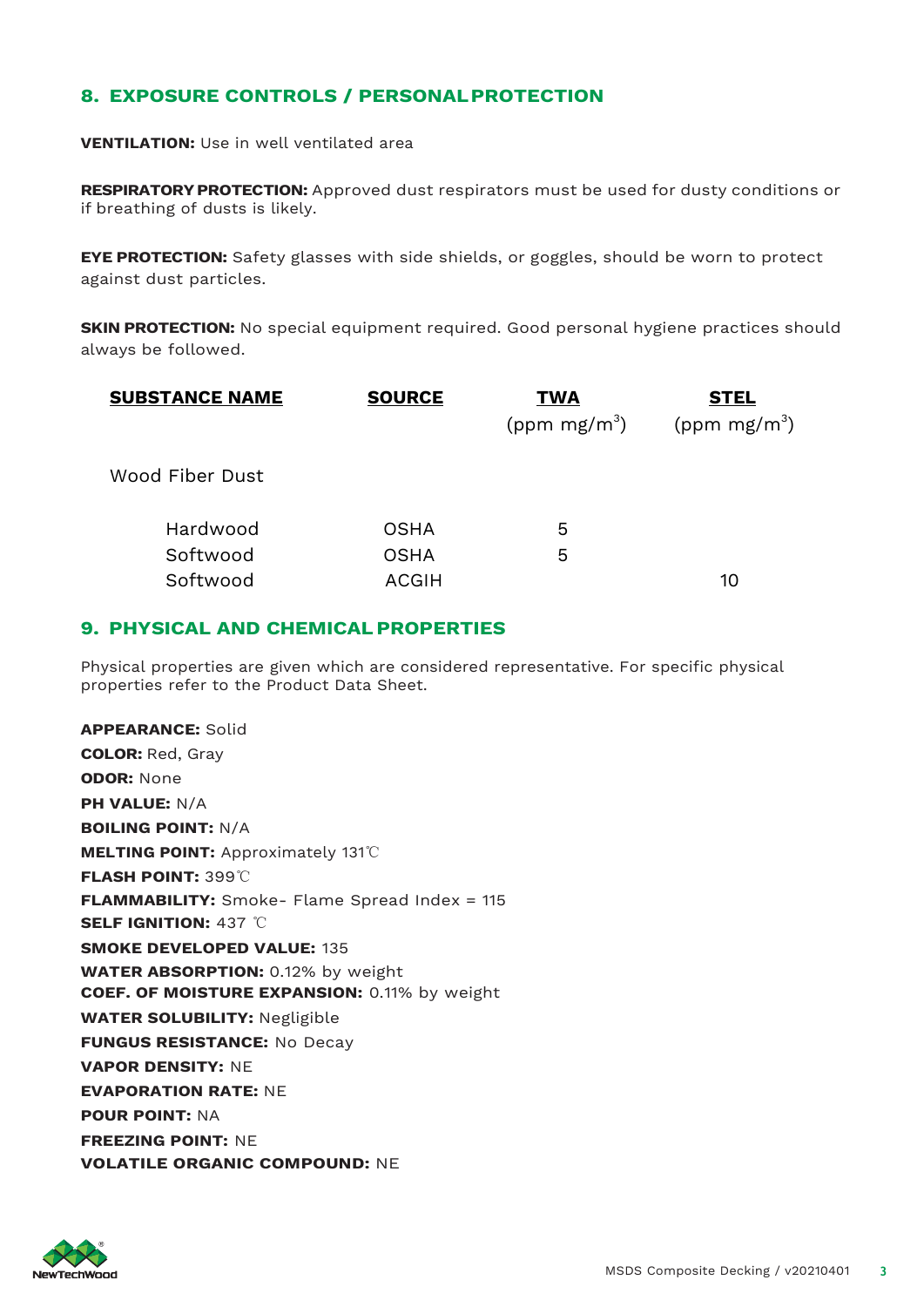# **10. STABILITY AND REACTIVITY**

**STABILITY (THERMAL, LIGHT, ETC.):** Stable.

**CONDITIONS TO AVOID:** Heat and flame. Build up of dusts.

**INCOMPATIBILITY (MATERIALS TO AVOID):** Strong oxidizers.

**HAZARDOUS DECOMPOSITION PRODUCTS:** Smoke, Carbon Monoxide, Acetaldehyde, Formaldehyde, Formic Acid, Acetic Acid.

**HAZARDOUS POLYMERIZATION:** Will not occur.

### **11. TOXICOLOGICAL DATA**

#### **ACUTE TOXICOLOGY**

**Oral Toxicity (Rats):** Not established. **Dermal Toxicity (Rabbits):** Not established. **Inhalation Toxicity (Rats):** Not established. **Eye Irritation (Rabbits):** Not established. **Skin Irritation (Rabbits):** Not established.

#### **CHRONIC TOXICOLOGY**

IARC has determined and summarized that there is sufficient evidence to classify wood fiber as a human carcinogen. Exposure to wood fiber is severely reduced when wood fiber is encased by a polymer matrix.

### **12. ECOLOGICAL INFORMATION**

**ENVIRONMENTAL FATE AND EFFECTS:** Not Established

### **13. DISPOSAL CONSIDERATION**

**WASTE DISPOSAL:** Dispose of waste as normal refuse.

# **14. TRANSPORT INFORMATION**

**USA DOT:** Not regulated by US DOT.

**IMO:** Not regulated by IMO.